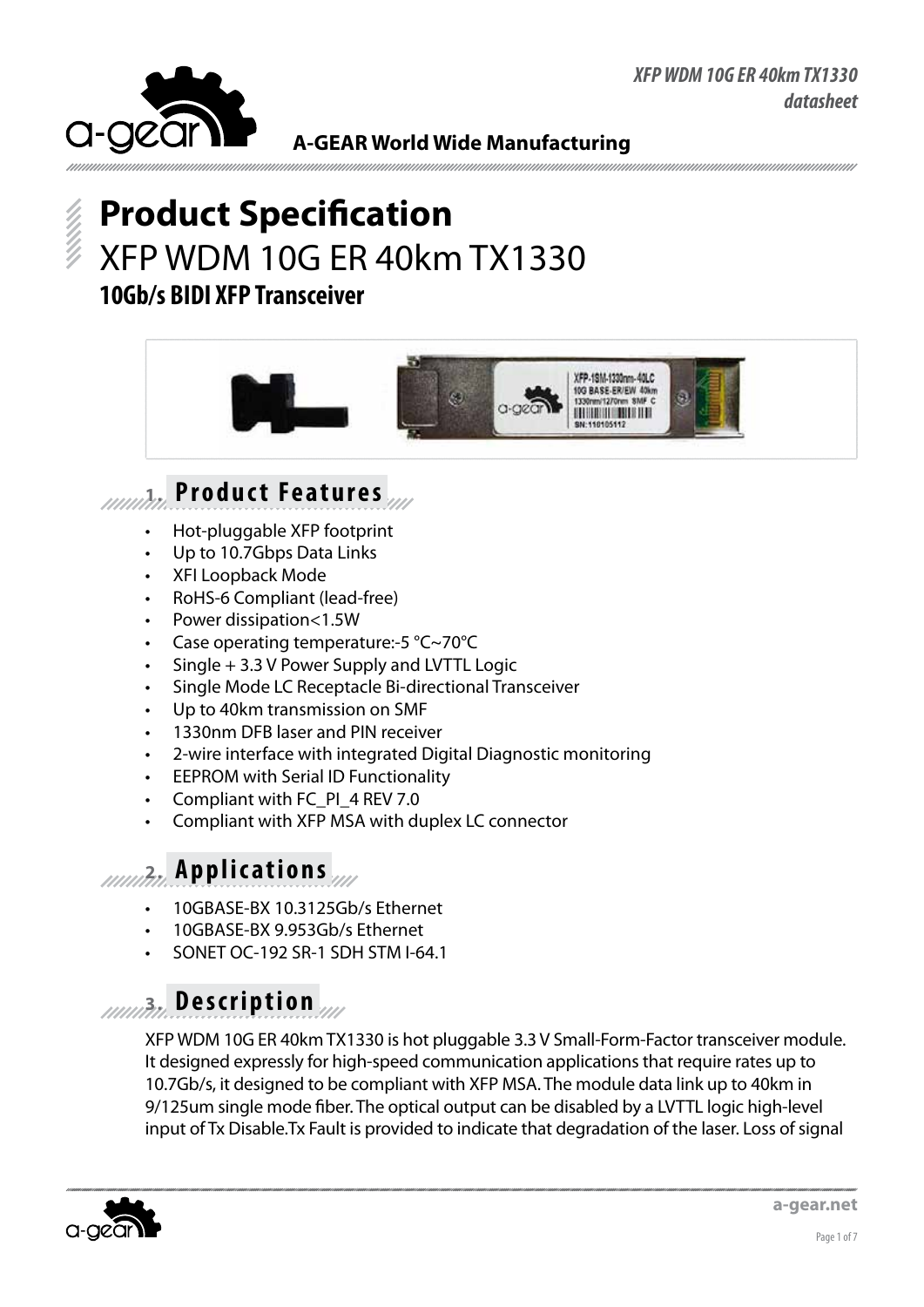

(LOS) output is provided to indicate the loss of an input optical signal of receiver or the link status with partner.

#### **4. Absolute Maximum Ratings**

| <b>Parameter</b>                   | Symbol    | Min.                     | Max.      | Unit |
|------------------------------------|-----------|--------------------------|-----------|------|
| <b>Storage Temperature</b>         | Ts        | -40                      | 85        | °C   |
| <b>Storage Ambient Humidity</b>    | HA        | 5                        | 95        | $\%$ |
| <b>Operating Relative Humidity</b> | <b>RH</b> | $\overline{\phantom{a}}$ | 85        | $\%$ |
| <b>Power Supply Voltage</b>        | Vcc       | $-0.3$                   | 4         | V    |
| <b>Signal Input Voltage</b>        | Vcc       | $Vcc-0.3$                | $Vcc+0.3$ | V    |

# **5. Recommended Operating Conditions**

| <b>Parameter</b>                  | Symbol                           | Min.                     | <b>Typical</b>           | Max. | <b>Unit</b>         |
|-----------------------------------|----------------------------------|--------------------------|--------------------------|------|---------------------|
| <b>Case Operating Temperature</b> | <b>T</b> case                    | -5                       |                          | 70   | $^{\circ}C^{[2]}$   |
| <b>Power Supply Voltage</b>       | <b>V</b> cc                      | 3.14                     | 3.3                      | 3.47 | V                   |
| <b>Power Supply Current</b>       | <b>I</b> cc                      | $\overline{\phantom{0}}$ | $\overline{\phantom{a}}$ | 450  | mA                  |
| <b>Data Rate</b>                  | <b>BR</b>                        |                          | 10.3125                  |      | Gbps                |
| <b>Transmission Distance</b>      | T <sub>D</sub>                   |                          | $\overline{\phantom{a}}$ | 20   | $km$ <sup>[1]</sup> |
| <b>Coupled fiber</b>              | Single mode fiber <sup>[3]</sup> |                          |                          |      |                     |

#### **Notes:**

[1] Measured with SMF

[2] Without air flow

[3] ITU-T G.652

## **6.** *Innufin* Specification of Transmitter

| <b>Parameter</b>                         | Symbol                                        | Min.                     | <b>Typical</b>           | Max.                     | <b>Unit</b>          |
|------------------------------------------|-----------------------------------------------|--------------------------|--------------------------|--------------------------|----------------------|
| <b>Average Launched Power</b>            | P <sub>O</sub>                                | $\Omega$                 |                          | $\overline{4}$           | d <sub>Bm</sub>      |
| <b>Average Launched Power(Laser Off)</b> | POUT-OFF                                      | $\overline{\phantom{0}}$ |                          | $-30$                    | $dBm$ <sup>[1]</sup> |
| <b>Optical Modulation Amplitude</b>      | <b>OMA</b>                                    | -3                       | -                        | $\overline{\phantom{a}}$ | dBm [1]              |
| <b>Centre Wavelength Range</b>           | λC                                            | 1320                     | 1330                     | 1340                     | nm                   |
| Side mode suppression ratio              | <b>SMSR</b>                                   | 30                       |                          | $\overline{\phantom{a}}$ | dB                   |
| Spectrum Bandwidth(-20dB)                | σ                                             | $\overline{\phantom{a}}$ | $\overline{\phantom{0}}$ |                          | nm                   |
| <b>Extinction Ratio</b>                  | ER                                            | 3.5                      | 6                        | $\overline{\phantom{a}}$ | $dB^{[2]}$           |
| <b>Output Eye Mask</b>                   | Compliant with FC_PI_4 REV 7.0 <sup>[2]</sup> |                          |                          |                          |                      |

**Notes:**

[1] The optical power is launched into SMF

[2] Measured with RPBS 2<sup>31</sup>-1 test pattern @10.3125Gbs

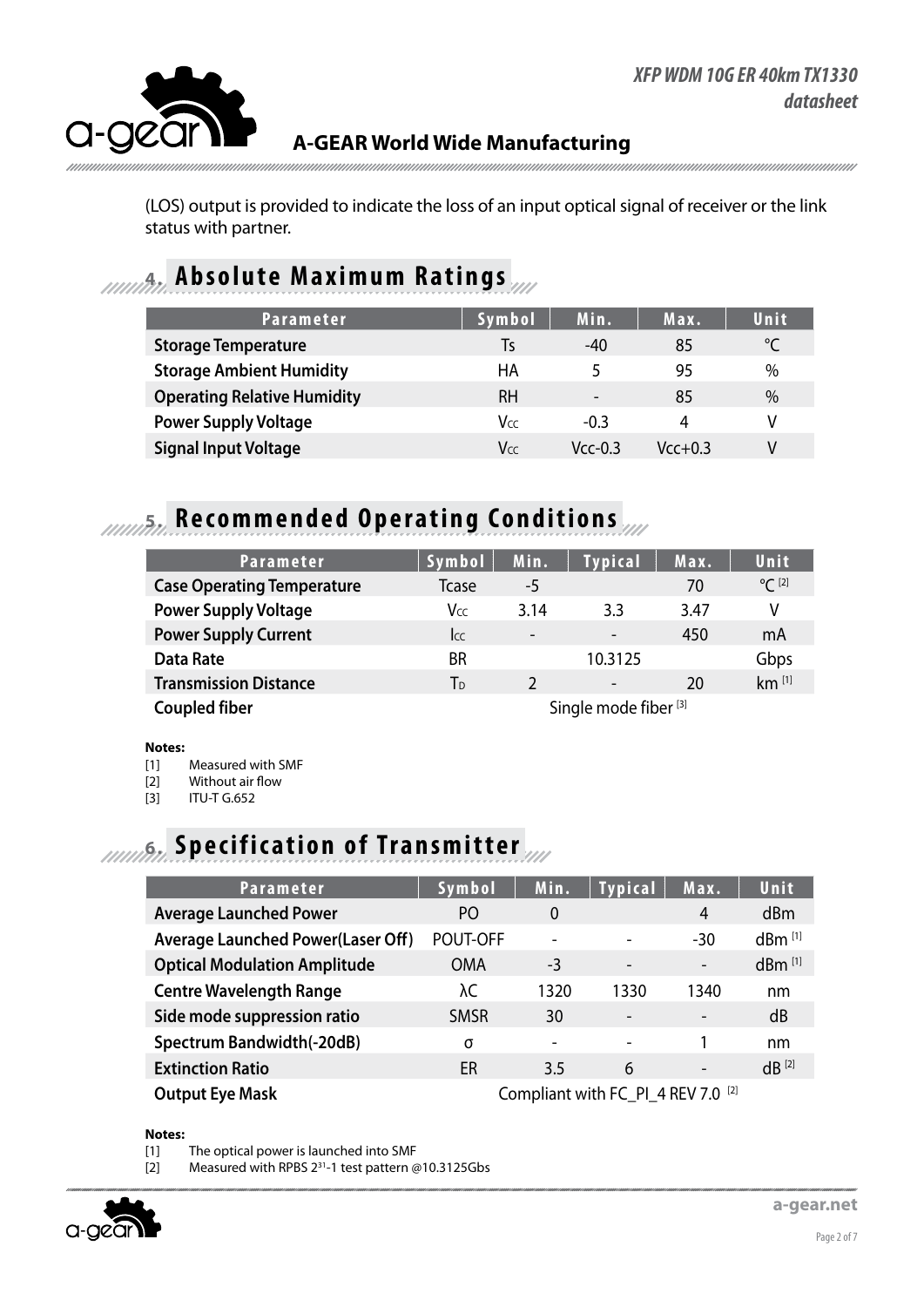

### **7. Specification of Receiver**

| <b>Parameter</b>                         | Symbol      | Min.                     | <b>Typical</b>           | Max.                     | Unit                 |
|------------------------------------------|-------------|--------------------------|--------------------------|--------------------------|----------------------|
| <b>Input Optical Wavelength</b>          | λIΝ         | 1260                     | 1270                     | 1280                     | nm                   |
| <b>Receiver Sensitivity in average</b>   | <b>PIN</b>  | $\overline{\phantom{a}}$ | $\overline{\phantom{0}}$ | $-15$                    | $dBm$ <sup>[1]</sup> |
| <b>Input Saturation Power (Overload)</b> | <b>PSAT</b> | 0.5                      | $\overline{\phantom{a}}$ | $\overline{\phantom{a}}$ | $dBm$ <sup>[1]</sup> |
| <b>LOS-Assert Power</b>                  | РA          | -30                      | $\overline{\phantom{0}}$ | $\overline{\phantom{a}}$ | dBm                  |
| <b>LOS-Deassert Power</b>                | PD.         |                          |                          | $-18$                    | dBm                  |
| <b>LOS-Hysteresis</b>                    | PHys        | 0.5                      | $\overline{\phantom{0}}$ | 4                        | dB                   |

#### **Notes:**

[1] Measured with RPBS 231-1 test pattern @10.3125Gbs BER=<10-12 ER=6dB

## **8. Electrical Interface Characteristics**

| <b>Parameter</b>                          | Symbol             | Min.                     | <b>Typical</b>           | Max.       | Unit        |  |  |  |
|-------------------------------------------|--------------------|--------------------------|--------------------------|------------|-------------|--|--|--|
| <b>Total power supply current</b>         | <b>Icc</b>         | $\overline{\phantom{a}}$ |                          | 350        | mA          |  |  |  |
|                                           | <b>Transmitter</b> |                          |                          |            |             |  |  |  |
| <b>Differential Data Input Voltage</b>    | <b>VDT</b>         | 120                      | $\overline{\phantom{a}}$ | 820        | $mVp-p$     |  |  |  |
| Differential line input Impedance         | <b>RIN</b>         | 85                       | 100                      | 115        | Ohm         |  |  |  |
| <b>Transmitter Fault Output-High</b>      | <b>VFaultH</b>     | 2.4                      | $\overline{\phantom{a}}$ | <b>Vcc</b> | V           |  |  |  |
| <b>Transmitter Fault Output-Low</b>       | VFaultL            | $-0.3$                   |                          | 0.8        | V           |  |  |  |
| <b>Transmitter Disable Voltage-High</b>   | <b>VDisH</b>       | $\overline{2}$           | $\overline{\phantom{a}}$ | $Vcc+0.3$  | V           |  |  |  |
| <b>Transmitter Disable Voltage-low</b>    | <b>VDisL</b>       | $-0.3$                   |                          | 0.8        | V           |  |  |  |
| <b>Receiver</b>                           |                    |                          |                          |            |             |  |  |  |
| <b>Differential Data Output Voltage</b>   | <b>VDR</b>         | 300                      |                          | 850        | mVp-p       |  |  |  |
| <b>Differential line Output Impedance</b> | <b>ROUT</b>        | 80                       | 100                      | 120        | Ohm         |  |  |  |
| <b>Receiver LOS Pull up Resistor</b>      | <b>RLOS</b>        | 4.7                      |                          | 10         | <b>KOhm</b> |  |  |  |
| <b>Data Output Rise/Fall time</b>         | tr/tf              | 20                       | $\overline{\phantom{a}}$ |            | ps          |  |  |  |
| <b>LOS Output Voltage-High</b>            | <b>VLOSH</b>       | $\overline{2}$           |                          | Vcc        | V           |  |  |  |
| <b>LOS Output Voltage-Low</b>             | <b>VLOSL</b>       | $-0.3$                   |                          | 0.4        | V           |  |  |  |

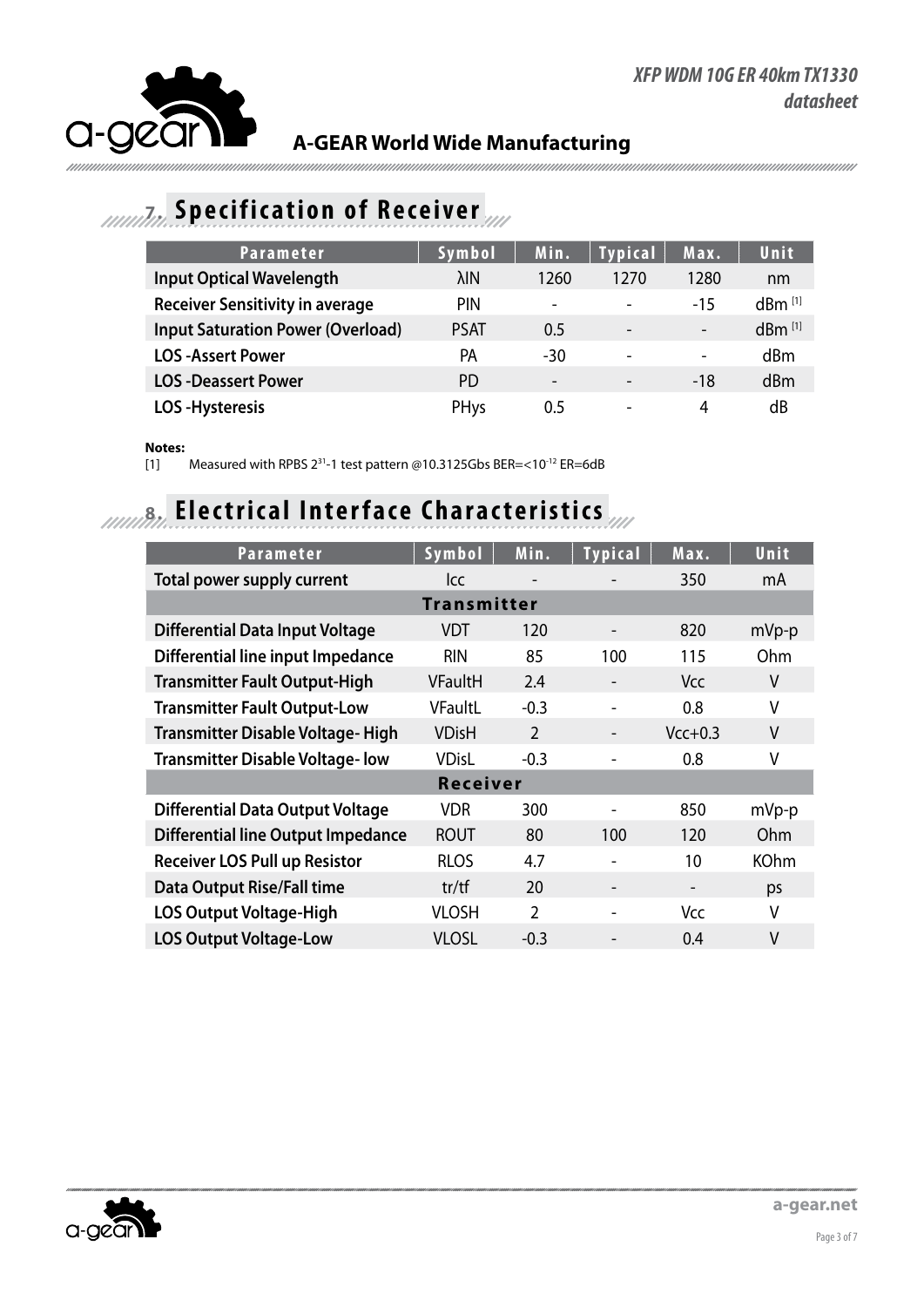

## **9. Pin Descriptions**



*Diagram of Host Board Connector Block Pin Numbers and Name*

| Pin            | Logic    | Symbol           | Name/Description                                                                                                        |
|----------------|----------|------------------|-------------------------------------------------------------------------------------------------------------------------|
|                |          | <b>GND</b>       | Module Ground <sup>[1]</sup>                                                                                            |
| $\overline{2}$ |          | VEE <sub>5</sub> | Optional -5.2 Power Supply - Not required                                                                               |
| 3              | LVTTL-I  | Mod-Desel        | Module De-select; When held low allows the module to<br>respond to 2-wire serial interface commands                     |
| 4              | LVTTL-O  | Interrupt        | Interrupt (bar); Indicates presence of an important condition<br>which can be read over the serial 2-wire interface [2] |
| 5              | LVTTL-I  | TX DIS           | Transmitter Disable; Transmitter laser source turned off                                                                |
| 6              |          | VCC <sub>5</sub> | +5 Power Supply                                                                                                         |
| 7              |          | <b>GND</b>       | Module Ground <sup>[1]</sup>                                                                                            |
| 8              |          | VCC <sub>3</sub> | +3.3V Power Supply                                                                                                      |
| 9              |          | VCC <sub>3</sub> | +3.3V Power Supply                                                                                                      |
| 10             | LVTTL-I  | <b>SCL</b>       | Serial 2-wire interface clock <sup>[2]</sup>                                                                            |
| 11             | LVTTLI/O | <b>SDA</b>       | Serial 2-wire interface data line [2]                                                                                   |
| 12             | LVTTL-O  | Mod Abs          | Module Absent; Indicates module is not present. Grounded in<br>the module. [2]                                          |

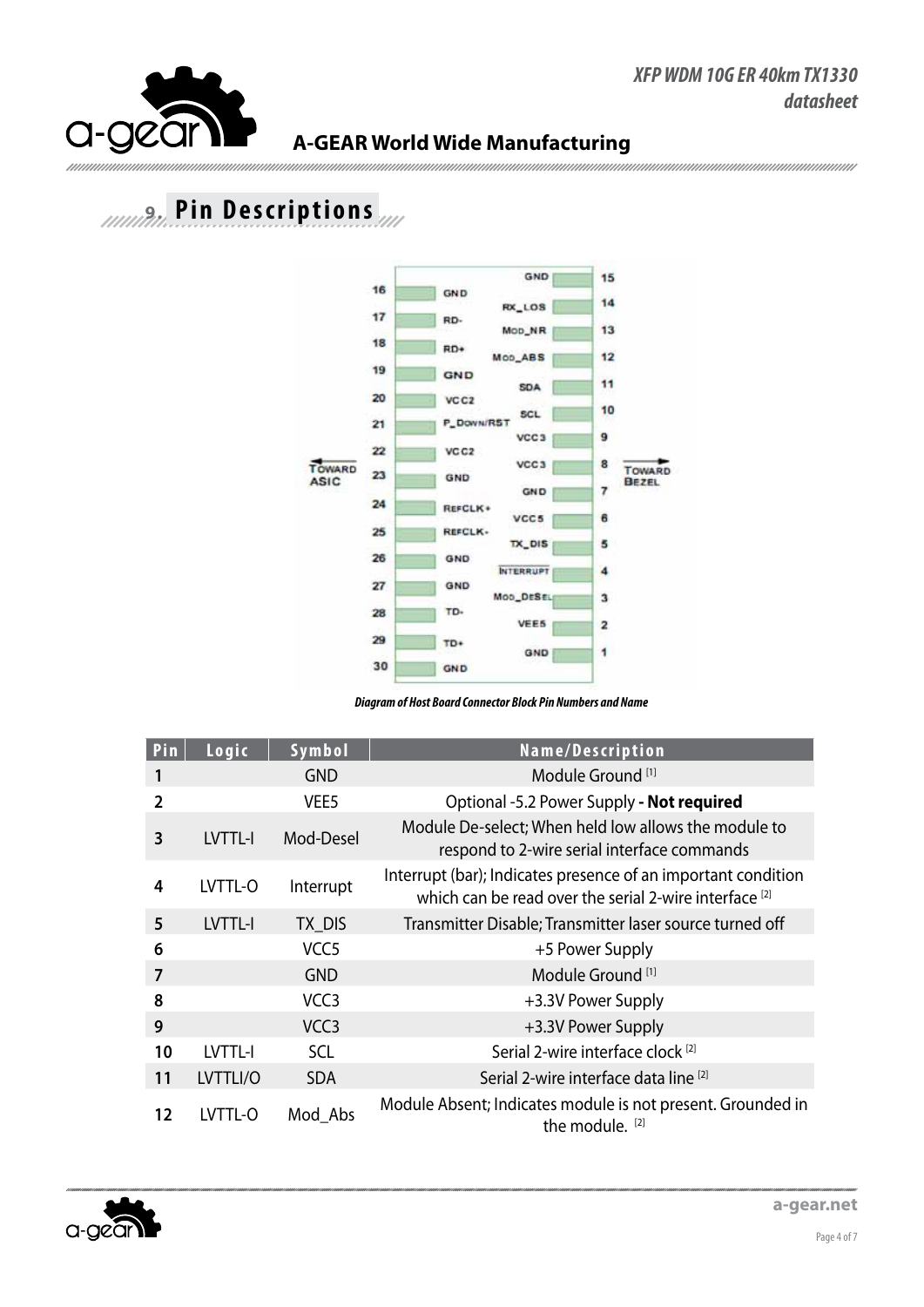#### *XFP WDM 10G ER 40km TX1330 datasheet*



#### **A-GEAR World Wide Manufacturing**

| Pin | Logic         | Symbol           | Name/Description                                                                                                                                                                                                                                                                       |
|-----|---------------|------------------|----------------------------------------------------------------------------------------------------------------------------------------------------------------------------------------------------------------------------------------------------------------------------------------|
| 13  | LVTTL-O       | Mod_NR           | Module Not Ready; XGIGA defines it as a logical OR between<br>RX LOS and Loss of Lock in TX/RX. [2]                                                                                                                                                                                    |
| 14  | LVTTL-O       | RX_LOS           | Receiver Loss of Signal indicator                                                                                                                                                                                                                                                      |
| 15  |               | <b>GND</b>       | Module Ground <sup>[1]</sup>                                                                                                                                                                                                                                                           |
| 16  |               | <b>GND</b>       | Module Ground <sup>[1]</sup>                                                                                                                                                                                                                                                           |
| 17  | CML-O         | RD-              | Receiver inverted data output                                                                                                                                                                                                                                                          |
| 18  |               | $TD+$            | Transmitter Non-Inverted DATA in. AC Coupled.                                                                                                                                                                                                                                          |
| 19  |               | TD-              | Transmitter Inverted DATA in. AC Coupled.                                                                                                                                                                                                                                              |
| 20  |               | <b>VEET</b>      | Transmitter Ground (Common with Recei ver Ground) [1]                                                                                                                                                                                                                                  |
| 18  | CML-O         | $RD+$            | Receiver non-inverted data output                                                                                                                                                                                                                                                      |
| 19  |               | <b>GND</b>       | Module Ground <sup>[1]</sup>                                                                                                                                                                                                                                                           |
| 20  |               | VCC <sub>2</sub> | +1.8V Power Supply - Not required                                                                                                                                                                                                                                                      |
| 21  | LVTTL-I       | P Down/RST       | Power Down; When high, places the module in the low power<br>stand-by mode and on the falling edge of P_Down initiates a<br>module reset<br>Reset; The falling edge initiates a complete reset of the<br>module including the 2-wire serial interface, equivalent to a<br>power cycle. |
| 22  |               | VCC <sub>2</sub> | +1.8V Power Supply - Not required                                                                                                                                                                                                                                                      |
| 23  |               | <b>GND</b>       | Module Ground <sup>[1]</sup>                                                                                                                                                                                                                                                           |
| 24  | <b>PECL-I</b> | RefCLK+          | Reference Clock non-inverted input, AC coupled on the host<br>board - Not required <sup>[3]</sup>                                                                                                                                                                                      |
| 25  | <b>PECL-I</b> | RefCLK-          | Reference Clock inverted input, AC coupled on the host board<br>- Not required [3]                                                                                                                                                                                                     |
| 26  |               | <b>GND</b>       | Module Ground <sup>[1]</sup>                                                                                                                                                                                                                                                           |
| 27  |               | <b>GND</b>       | Module Ground <sup>[1]</sup>                                                                                                                                                                                                                                                           |
| 28  | $CML-I$       | TD-              | Transmitter inverted data input                                                                                                                                                                                                                                                        |
| 29  | CML-I         | $TD+$            | Transmitter non-inverted data input                                                                                                                                                                                                                                                    |
| 30  |               | <b>GND</b>       | Module Ground <sup>[1]</sup>                                                                                                                                                                                                                                                           |

#### **Notes:**

[1] Module circuit ground is isolated from module chassis ground within the module.<br>[2] Open collector; should be pulled up with 4.7k - 10kohms on host board to a voltag Open collector; should be pulled up with 4.7k - 10kohms on host board to a voltage between 3.15V and 3.6V.

[3] A Reference Clock input is not required by the XFBL-273396-40D. If present, it will be ignored.

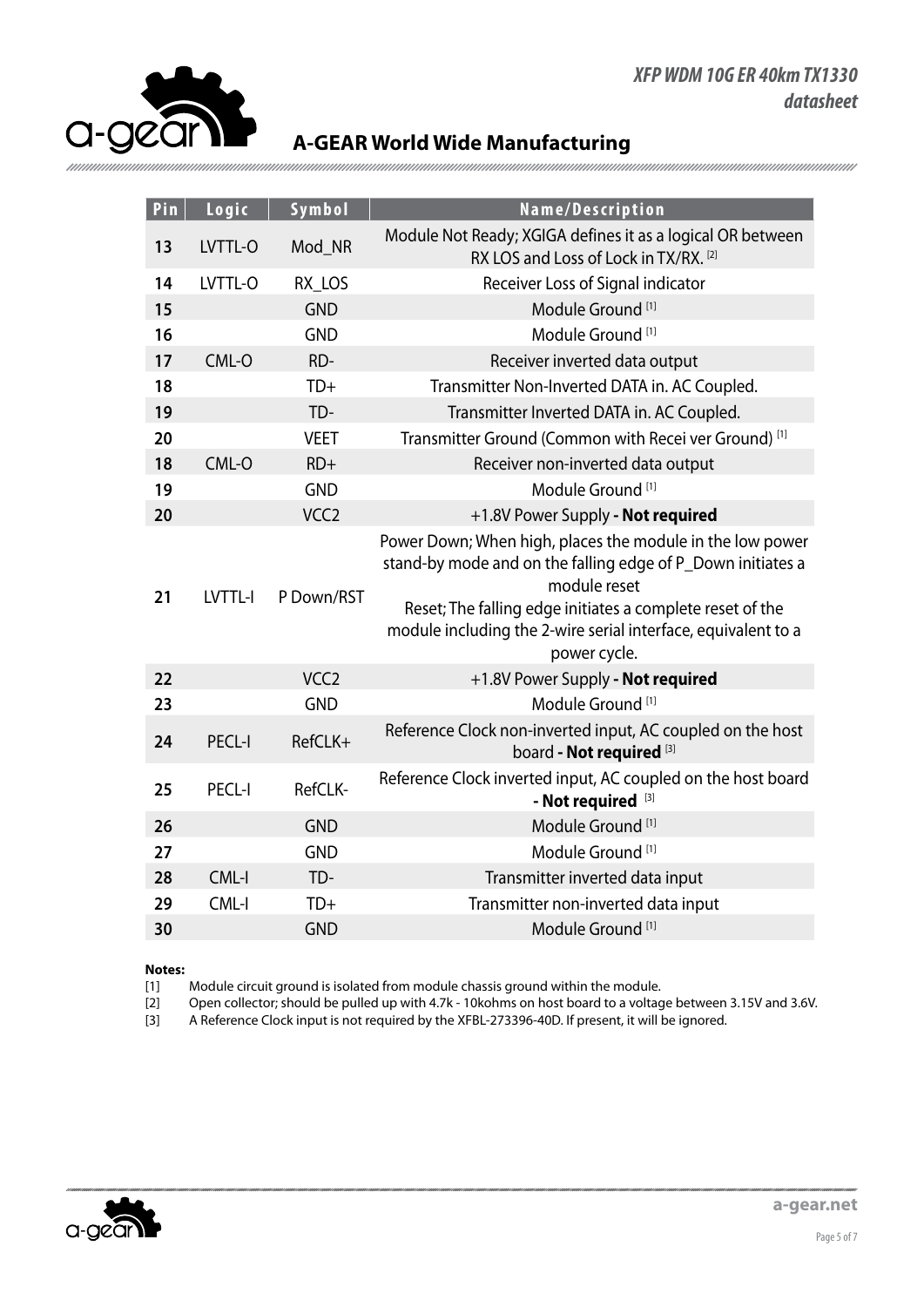

# 10.10. Recommended Block Circuit



# **11. Outline Dimensions**